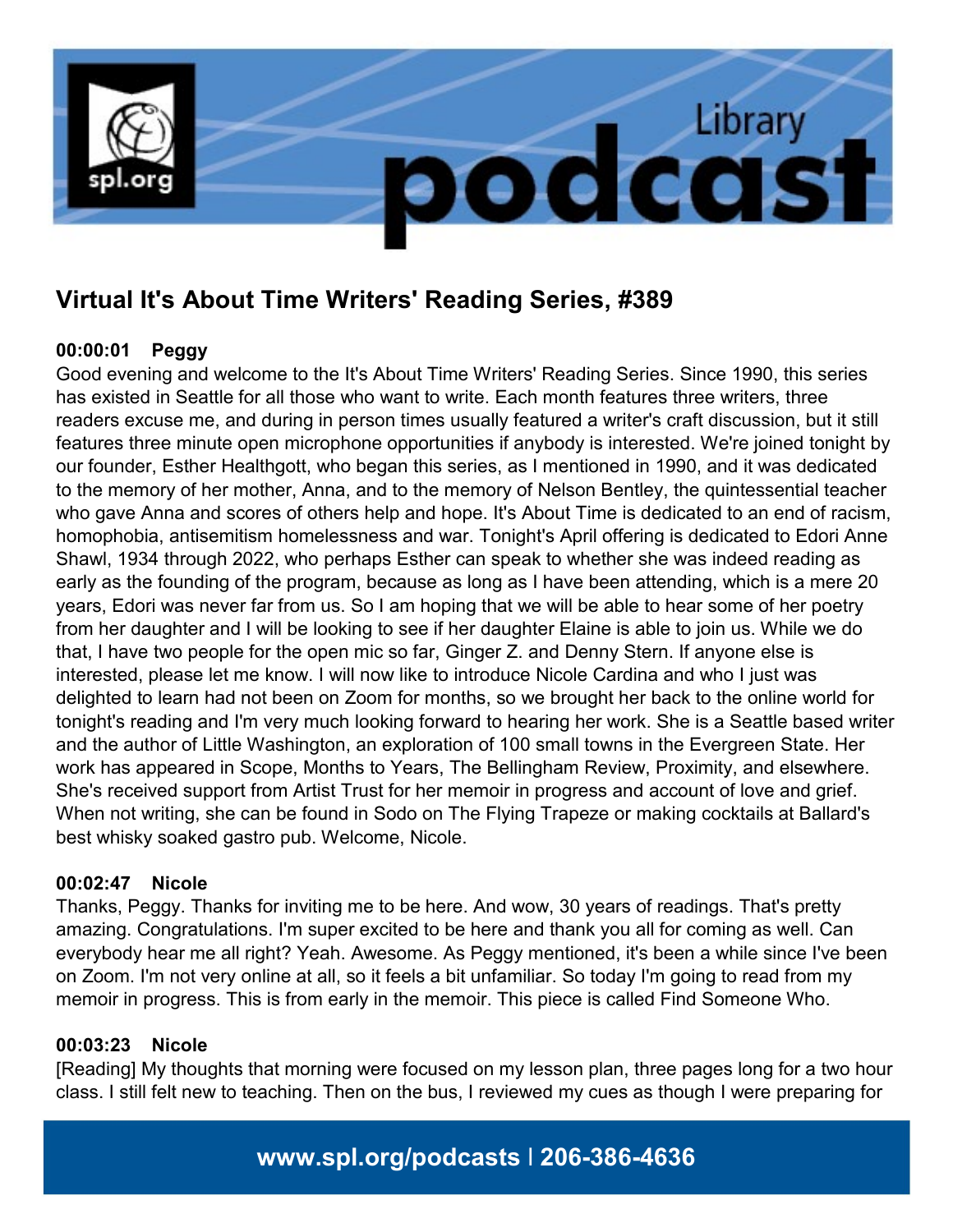an audition. 'Write' I had written on the plan. 'Ask.' 'Say.' It was my first quarter at the Institute of English. My students were mostly from China and Korea, with many from Saudi Arabia and Japan and just a few students representing the rest of the world. I arrived early to class and unpacked my bag, placing the handouts on the desk in neat piles. Each day's lesson had a specific goal, or SWBAT, pronounced swabat. Students Will Be Able To. I turned on the computer with the dry erase markers in the tray and wrote a student friendly version of the swabot on the board. Find someone who shares your experiences. I was an okay teacher. The most honest assessment I can make is that I worked hard at it. My students filed in, and I wrote the date January 29, 2013. The new chapter of our textbook was about phobias, so I began by asking the students to discuss theirs. What are you afraid of? I wrote on the board, as well as how to structure an answer. I'm afraid of blank, for example. Naturally, they wanted to know my answer, and I told them, I'm afraid of small spaces. We practice the pronunciation claustrophobia each time, claustrophobia overtakes me. It's the surprise the tunnel vision, the shortness of breath, the way I can know, logically, that I'm safe. But my mind and body shut down anyway. Memory pushes back, as though it's not really me to be this way. When I was a kid, I used to shut myself in my bedroom for hours reading. I liked to duck under the moths hanging off pine trees and sit in semi darkness next to a tree trunk, eating the little berries in the undergrowth. I've flown across the world. I've been crammed like a sardine with strangers in the bottom bunk of an overnight bus. This is to say, sometimes I tolerate small spaces as well. Sometimes I like them. Despite all this, small spaces can undo me. On a visit to the UK, I went with my brother to a cave that had been turned into a tourist attraction. I felt the walls close in as we descended 200ft to a boat on an underground river. The tunnel was small. Our guide pushed the boat along by pressing his hands against the Earth on either side. I felt a cool breeze moving over the water. Fresh air, see? 1000 meters on, the tunnel opened into a massive airy chamber, and I felt buried alive. The same thing happened at the top of the Duomo in Florence and on a restored World War II Growler submarine docked in New York. Often on an airplane, I have considered whether, if I were to run up and down the aisle, shrieking, they'd have to let me out. We'll be closing the cabin doors at any moment, the flight attendant says, and something in the breaks. I didn't share these details with my students. Of course. I have boundaries. I didn't share that I'm afraid of failure and spiders. And one of my uncles, even though he's dead. Increasingly, I'm afraid of losing my parents when I was growing up. On the rare occasion my parents vacationed without my brother and me, my mother would leave instructions for what to do in case their plane went down. As the students discussed their fears, I circulated, checking in on their conversations, answering questions. They were afraid of: bees, dogs, tall places- I clarified: afraid of heights. After completing the unit in the textbook, students would give a brief oral presentation about a phobia using the present perfect tense three times. For the rest of the day, we practiced the new grammar. I called out verbs, and the students raced in teams to write the present perfect form on the verb visit. I call go, need, want, be. Team Superstar was the winner, with Team Awesome Sauce coming in a close second. We reviewed the correct answers, visited, gone, needed, wanted. Then later, on the bus home, I was reviewing the lesson plan, making a note to clarify the difference between the verb to fear and the adjective form to be afraid of. When my phone rang, it was a fireman calling. Jalen had a seizure in class, the fireman said. We took him to the University hospital. You should go there now. The brakes side. The bus lurched to a stop. People got off, got on the bus, lurched forward. I remember being terribly afraid, though I don't know why. What I knew was limited to the fact of a seizure, the fireman's urgency, and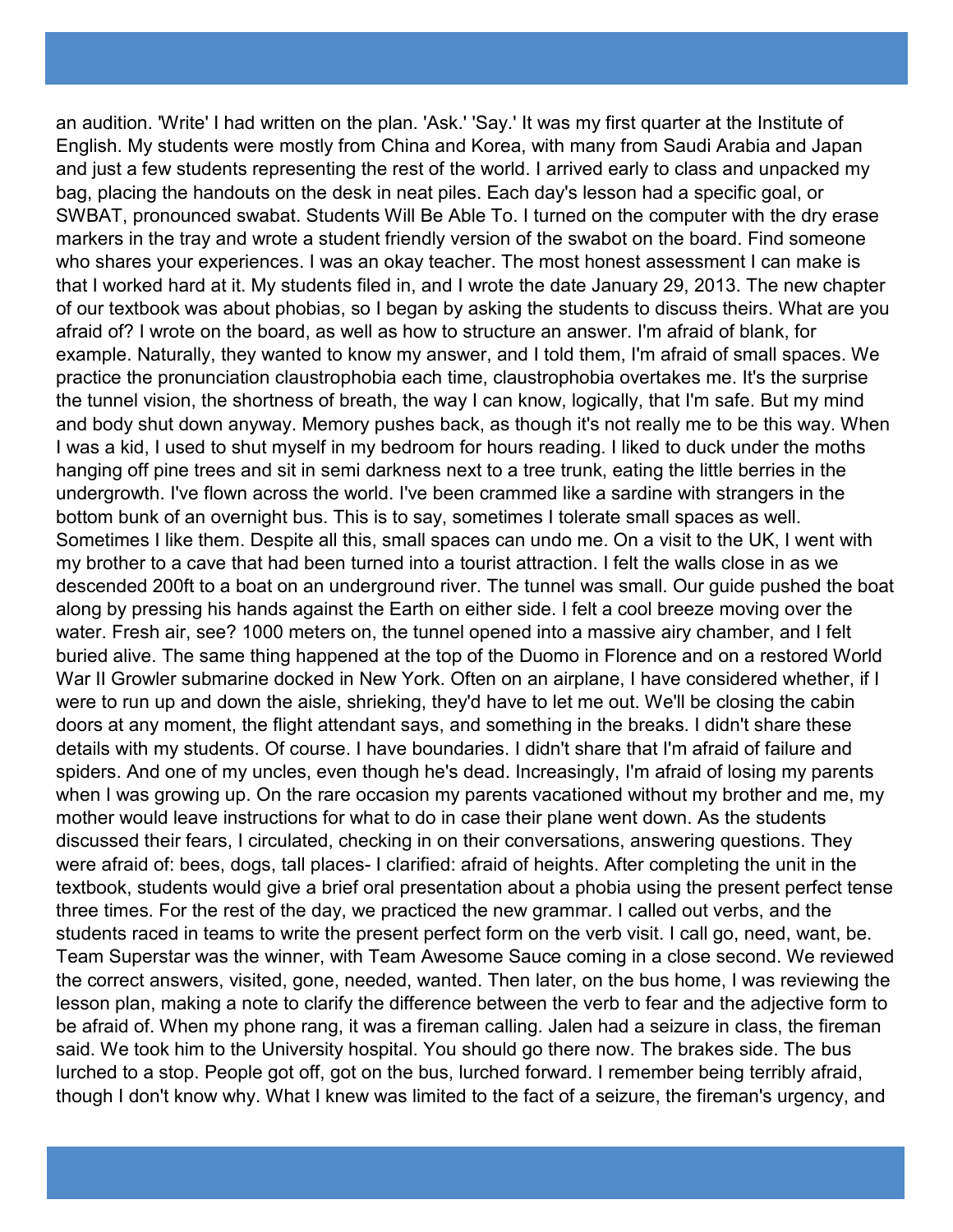the red flashing lights of the word emergency room. I called Jalen's mother, who lived 300 miles away. I called my parents, who lived just around the corner. Then there was no one else to call. The rain streaked city moved past the dark, bust window, and I saw a reflection of myself crying into my scarf. The woman next to me kept her eyes on the phone in her lap. At the hospital, Jalen looked tired. A box of wires led from the pocket of his hospital gown to a machine. A cuff squeezed his left bicep, and his blood pressure appeared on the screen next to the green line of his heartbeat. His shoulderling pair was gathered with an elastic at the nape of his neck, just as it had been in the morning when we were drinking coffee, as though everything were normal. The room seemed massive and we were alone in it. I threw my coat over the only chair and went to him. You had a seizure, I guess, he said. He looked tired and dazed. I stood on his right side, holding his hand. Your mom is coming, I said. Do you want to call her? I let go of his hand to reach for my phone, and he took it with his left hand. Do you want me to call? What happened next still plays in slow motion for me. Okay, he said. He reached out as though to hand the phone back to me. His body curled away to the left. The phone slid out of his grasp. His left shoulder wrenched forward, lifted off the bed, and dropped, lifted, dropped. His hand flew to his forehead in an awkward salute. The space between us seemed to flex. I moved my mouth in the shape of the word help but heard no sound. I thought I was watching him die. Then the room filled with people in scrubs, and time sped up. Someone held Jalen's arm while another thrust a needle into the joint of a tube that ran to the back of his hand. As the drug took effect, his body hitched again and then calmed. We gave him a lot of out of an. One of the scrubs said he should sleep for a while. The scrub veiled him away for a CT scan, and my parents arrived. Someone brought us another chair. We waited in the clean, empty room until they brought him back. Hey, Jalen, my dad said. You okay? Jalen said he was okay, but by then we knew he was not. I called a neurologist, the doctor said there's some kind of mass in his brain. Night in the hospital turned today. I sent a message to my boss requesting an emergency sub for my classes. Something is happening with Jalen's brain, I wrote. All I could do was report. First. They removed a piece of Jalen's skull and took out a bit of the thing that had taken up residences in his brain. A week later, the surgeon gave it a name. The surgeon was ready with a metaphor to explain why he couldn't remove it. It's like a handful of sand thrown into a glass of water, he said. On the black field of the MRI, I thought I saw a white tentacled arm reaching. The surgeon had a craggy face and a smile that held his regret. Three weeks later, I was back at work, just in time for student presentations. February 19, I wrote on the board swabat: give a short presentation describing a phobia using the present perfect three times. My Dean arrived late. She had chosen my first day back to observe the class and evaluate my teaching. She hugged me and held me at arm's length. How are you? She asked, but I had not yet figured out how to answer. The surgeon's voice was still ringing in my ears. This will almost certainly shorten your life. Sako volunteered to present first. He showed a scene from the movie Arachnophobia, and the class squealed when a Spider crawled from a bowl of popcorn into a dead woman's nostril. Sako was funny and confident before the class. I have never been afraid of spiders, he said. Each time he used the present perfect. I wrote a check Mark on the evaluation form. Next taste of talked about signuphobia. 9% of people have experienced fear of dogs, he said. Check. I glanced at my Dean, who was also taking notes, ostensibly about me. Floriana went third. She put her whole body behind the podium and her voice wobbled when she said hello. Her PowerPoint presentation began with three big letters. I have a phobia of war, she explained. A pile of corpses filled the screen. When I was ten years old, war came to my village. The corpses were replaced by a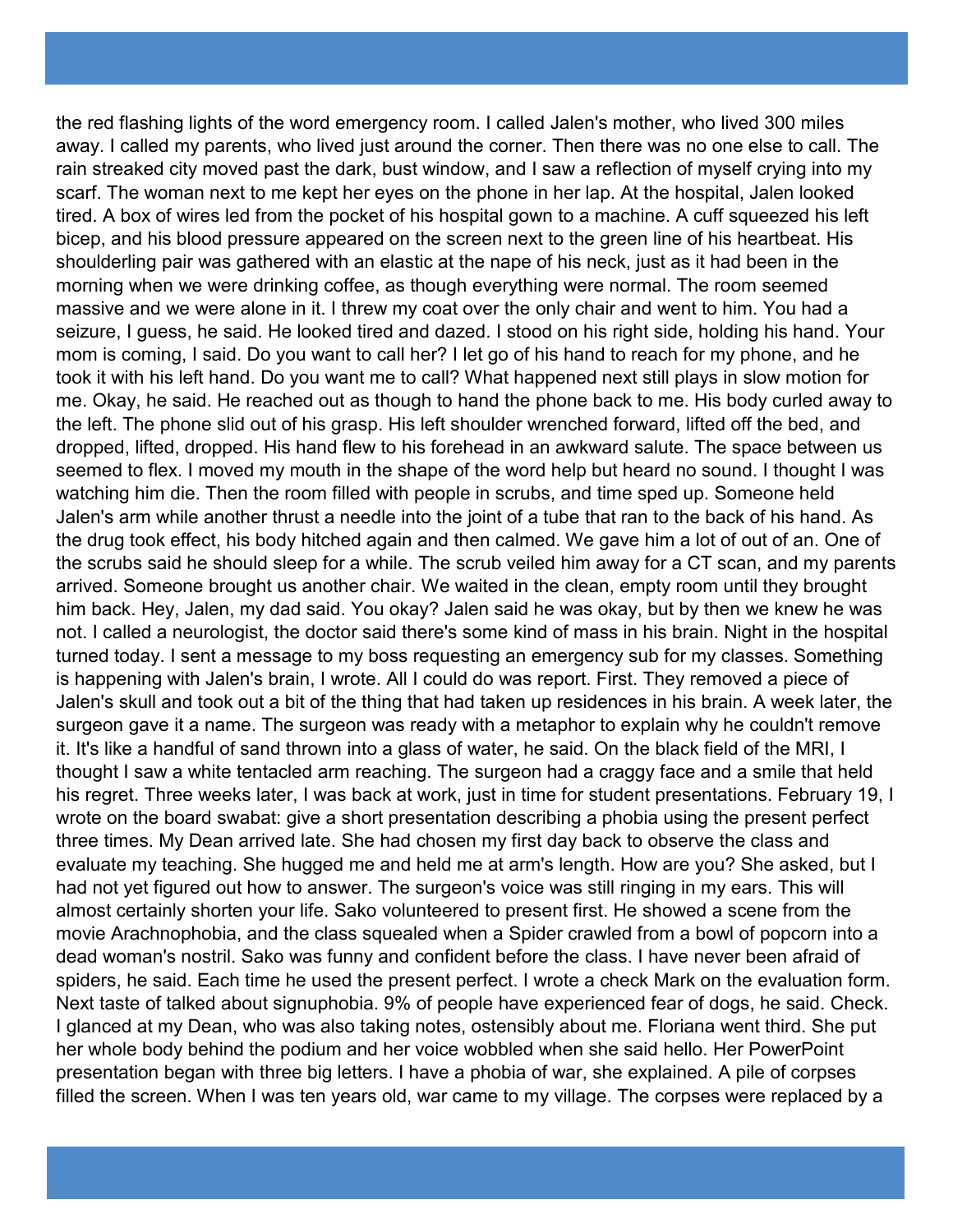small collection of Orange tiled roofs tucked into a lush hillside across from a snow capped mountain. She showed images of soldiers in formation, then a woman in a headscarf hanging laundry in front of a tank, then the shell of a bombed out building. There is no special word for this phobia, she said. The class was tense, and Floriana seemed about to cry. I wanted to get this over for her to stop making her look this subject in the eye in front of everyone. She persisted. Have you ever heard of Kosovo? I recognized her construction. On the day that ended in the emergency room, I led the class in an activity called Find someone who each student got a worksheet with phrases to turn into questions. For example, the phrase Visit Europe became have you ever visited Europe? The students mingled in practice. Have you ever needed help? Have you ever wanted something that you could not get? Have you ever been in love? The activity gets them practicing and also helps them bond the way that finding someone who shares your experiences will do. That day, many students have visited Europe. Now a few of them have heard of Kosovo, Floriana continued. Please raise your hand if you have seen a war. None of us raised a hand. I suspect none of us could even imagine what Floriana had experienced, least of all, it seemed my Dean. After the students left, she chuckled and said, War is not really a phobia. Phobia from the Greek phobia, meaning fear or panic. We may categorize fear as rational or irrational, but at its root, fear is fear. I gathered my things and went home to Jalen in the new shape of our days. Every morning now, I took him to his radiation appointment, where they strapped his head to a table for ten minutes under a mask of ultralight Kevlar that had been dipped in hot water and molded to his face while Jalen endured whole brain radiation with an extra strong dose to the right frontal lobe. I sat beside an aquarium filled with the characters from Finding Nemo and Meditated. I imagined the tumor in the form of a cloud of black smoke. Slowly, carefully, I drew it out, passing it easily through his skull. The smoke broke into tiny squares, moving through the Kevlar mesh before it reassembled and drifted down the hallway to the waiting room. I held the smoke in front of my chest and then, breath by breath, drew it into my own heart, as I had learned to do. I used the smoke to destroy my self-cherishing nature, which transformed the smoke into healing blue light. I beamed the light back down the hallway past the nurse station, through the door marked Danger: Radiation, through the mask and Jalen's head strapped to the table and into his brain, where I suppose it worked some kind of magic. "Taking and giving," this meditation is called. Sometimes I picture little radioactive miners. Jalen said once, and I imagined them to swinging glowing green pickaxes carting away tumorous rubble. Maybe the amount they carted away was commensurate to the amount of self-cherishing I had destroyed that day. There were 30 radiation appointments and all. We took an elevator to the hospital's low ceiling basement and waited quietly until they called his name. He took off his baseball cap, sweatshirt, and glasses and handed them to me. Most days he kissed me. Be right back, he said. I watched him smile at the radiation tech. He made a joke about Oregon's basketball team. The tech laughed and held out a fist. Jalen bumped it. They walked together down the windowless hallway, past the nurses, beyond the sign that warned Danger. [Finished Reading] Thanks.

## **00:17:10 Peggy**

Thank you. You're going to leave us there? Oh, my goodness. Where are you at on your memoir?

**00:17:19 Nicole**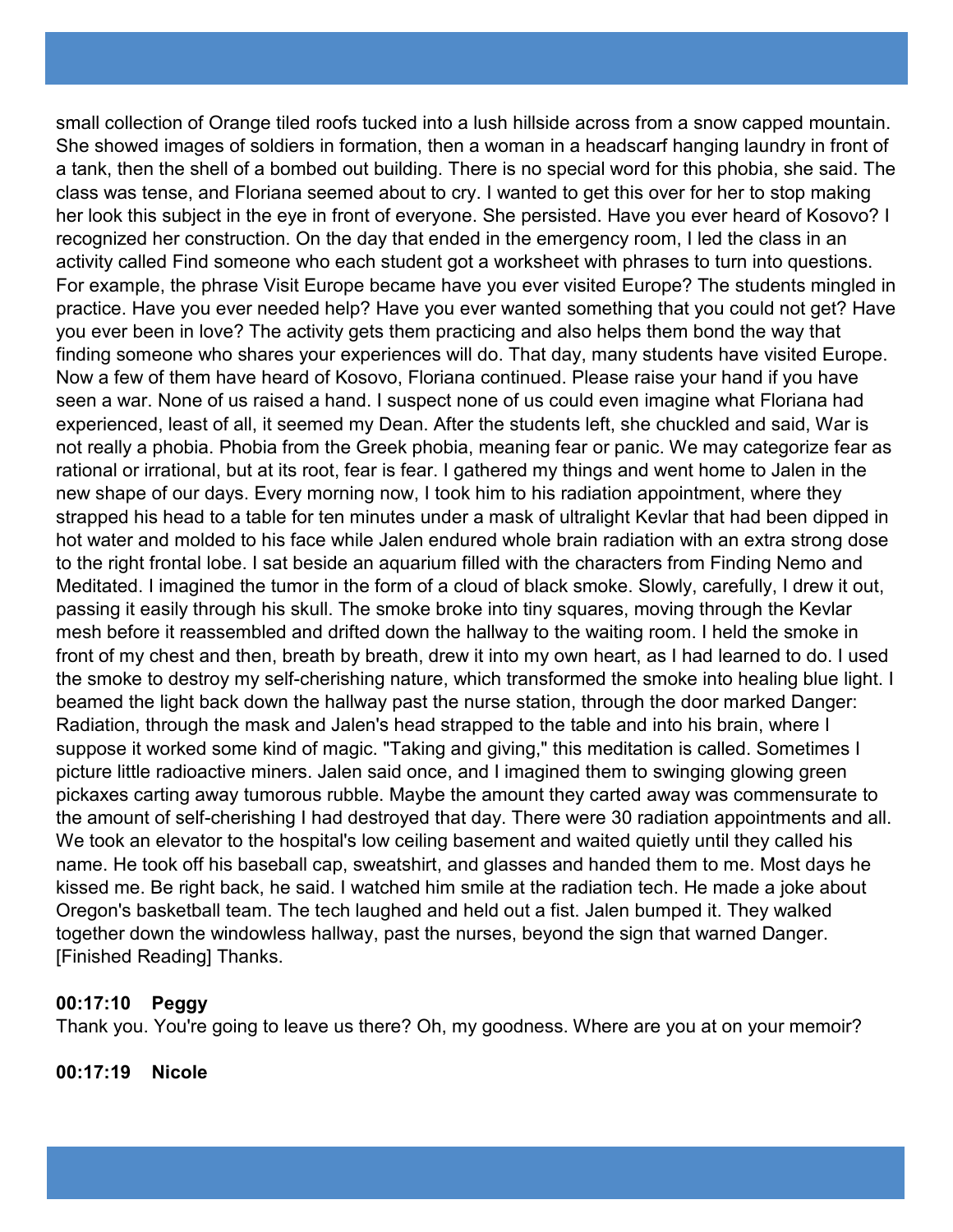Oh, gosh. Some days it feels like this draft will be done any minute, and some days it feels like I'll never, ever, ever finish.

## **00:17:27 Peggy**

And then one day it really will be. That draft will really be finished.

## **00:17:32 Nicole**

Inshallah.

## **00:17:33 Peggy**

Yes. No. Keep us posted. That was absolutely riveting. Thank you. We have been joined by Elaine Knobs Seashult. Edori's daughter, so if you'd like to join us.

## **00:17:51 Elaine**

So thank you for the invite and I appreciate that. My mother, Helen Edori Angel, who changed her name to Edori when she was in her Sixties. Her middle name was a long time member of this group and long, long, long time. She talked a lot about Nelson Bentley when she went to the University of Washington or 30s. She passed away in January at the age of 87 and two years ago when during the middle of COVID, she moved to a memory care. But one of the things that I thought this group would find interesting is she always had her notebook to work on her poems with her, even as her memory was really going. So I appreciate everything that she participated in this group and many others around Seattle. So I told Peggy that actually for her funeral I had a writer friend of mine helped me go through all her homes, many like hundreds, and we chose nine to put in a booklet and I actually had these printed and if anyone is interested, I have extra. The printing and funeral company made extra, so I would love to send them to anyone who wants them. Peggy, should I just read one or what would you recommend?

# **00:19:38 Peggy**

Now when I wasn't sure you could join us, I really quick looked at the booklet and I was wondering if you could read about the one instruction I seem to hear from her. My older sister died on Valentine's Day. That would be lovely.

## **00:19:55 Elaine**

Yeah. I read Ode to a Potato at her funeral, which was one that she read a lot around Seattle. It's nice to read a different one.

## **00:20:07 Peggy**

Yeah. And like I said, I volunteered, too, that if Elaine wants to send them to me, I can coordinate versus her having to send them to different people. But I would definitely like to have one. So I'll be sending you my mailing address once we get to be in person. Maybe I can share them more, but I would love I'm so glad you're able to join us, and we'd love to hear that poem.

## **00:20:31 Elaine**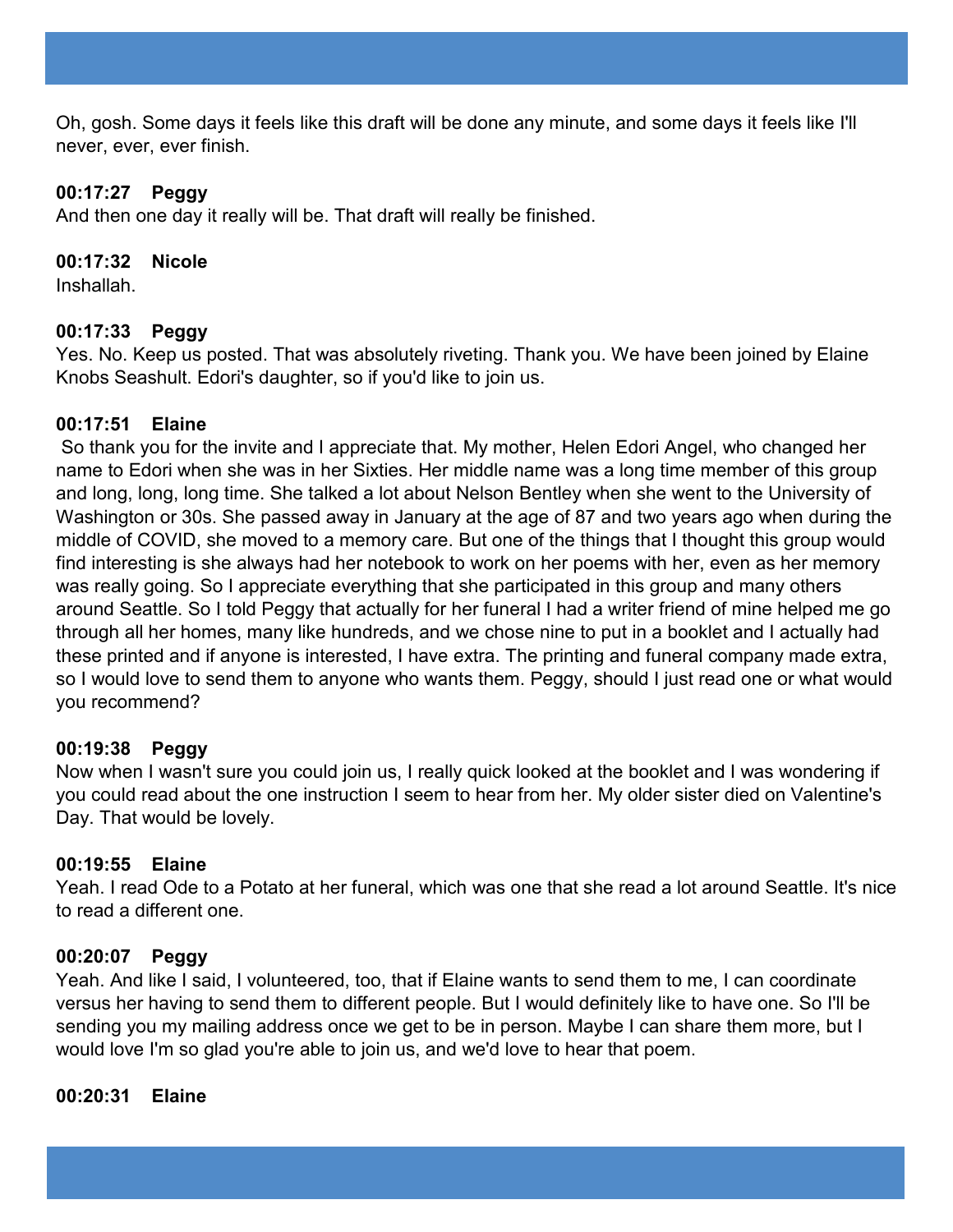Okay. So my mother's sister Sydney died in 2005, and she wrote this home after she passed away. [Reading] Instruction, I seemed to hear from her. My older sister died on Valentine's Day, 2005. See if you can plant some herbs, put fresh Rosemary in vases, pull out your bad poems and water your better ones. Call up everyone who's left a message. Tell them something grand about me, something grand about them. Organize the photograph, then work on your dreams. Make them take place in Paris. You and me, young, singing duets at our upright, noisy in English with friends on the bus stalking our Hungarian loves at the fountain. Dream these things so I can dream two of us young, beautiful, wise, tortured by loving. So I can sing with you while I am gone. [Finished Reading]

# **00:21:41 Peggy**

Yeah, that certainly takes on another poignancy in terms of that. But it's so fitting, so lovely. So I can hear your mom's voice so distinctly. She just has such a voice. So thank you so much. And you're welcome to come back for the next nine months if you want, like, read a poem a month, anything you want to do. But you'll always be welcome here.

# **00:22:07 Elaine**

Thank you so much. I really appreciate it.

## **00:22:10 Peggy**

All right. Thank you so much for joining us. Now I'm going to introduce Don Creeker. All right. Let me give you an introduction. So he is a biomedical researcher whose focus is the electric activity within the brain. That's fitting. He is author of the 2020 hybrid collection Discovery, the 2022 hybrid chat book When Danger Is Passed, Who Remembers? A 2020 Pushcart nominee and a 2020 Creative Nonfiction Foundation Sciences Story Fellow. His work has appeared in The American Journal of Nursing, Neurology, Seneca Review, The Ostecho Sure, The Blue NIB, the Pittsburgh Post Gazette, and others, and has been translated into Farsi, Greek, Italian, German and Turkish. Welcome, Don.

## **00:23:09 Don**

Thank you, Peggy. Thank you, everyone. It's an honor to read here. Thank you, Sally, for reading that poem. And Nicole, thanks for opening it up for us in your voice. It's very fine. I'm looking forward to hearing Larry as well. I just picked this poem to read based on what we've heard so far. [Reading] Celebration of Claudia. Her body outlived her. I don't know how long, but for a long time it was written in their tired faces, in her husband's shrug, in each reminiscence with its patina of fiction, tierless near flat like wounds staffed for years till closed. I took two stones from her collection, round but nerled heavy in my pocket. I will place one at my friend's grave, murdered at the Tree of Life, the other on my Wills, and so sanctified them all. [Finished Reading] I think I'll read a couple from this chat book, which just came out When Danger has Passed, he remembers. The main part of this book came from a time in the 1970s when I built satellites and Rockets at the University of Michigan. [Reading] Teflon Fred White, Roger Chassis Gus Grissom Apollo 1 January 27, 1967 Stitch welds came first. Gold plates, steel pins, nickel wire, each. Weld inspected rework till perfect. Flat packs on the flip side solder, gleaming like a mirror. Each inspected rework till perfect. Then the edge connectors and the wiring harness, Teflon coated copper soldered into gold plate cups. We knew by then Teflon flows under pressure. A kink and a cable can short and ignite. That's what killed Apollo one. Our work flew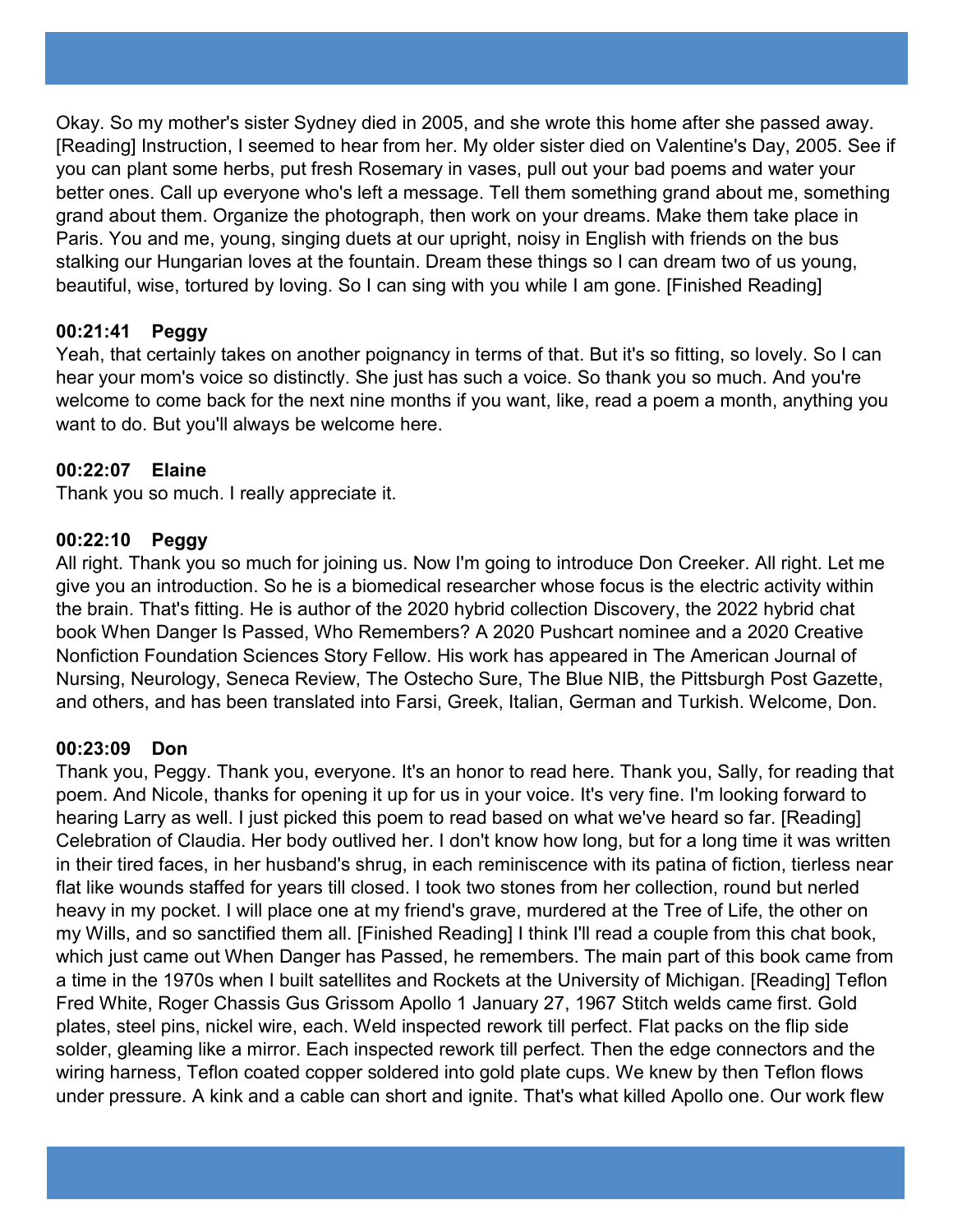no problem, though. Our last half ton payload landed in a Texas pasture on a cow. Tomorrow night is Passover. The Last Supper was Passover, and Easter, of course, is Sunday.That Last Supper is also called the Seder. No one was there. Lots wife died. Nameless for being unmailed. A young white man killed eight last week to save himself from temptation. Seven were women. Hun Jung, Grant Sunsha, Kim Young, Ashley Yawn and Paul Andre. Michelle. We shop today at the Pious Bookshop, bought stator plates for the kids, packed in a fresh pizza box with second hand bubble wrap. Passovers. This weekend they had coffee mugs and fridge magnets, skull caps with slogans we are stronger together and no place for hate. As if it was this morning I remembered passing security for the funeral. The line blocks long down Darlington Road. Eleven unorthodox killed at the Tree of Life. I longed for the others, the pious, to be with us together, down Darlington Road and at the Cemetery later, their beards, black coats and tits. It but no one was there. As if you're not Orthodox, you're not a Jew. As if it matters that the murdered are that no one was there. [Finsihed Reading] I think I'm going to read a very short poem by Denise Webertosh, who some of you may know. This is in book Denise Levertos Poem 68 to 72. It's titled dawn. [Reading] If the body is a house, the house, the temple. In that temple is a labyrinth. In that labyrinth core, a vast room. In the rooms remote depth and altar. Upon the altar, a battle raging, raging between two Angels, one feathered with spines with sharp flames, one luminous, the subtle angel of understanding. And from time to time a smile flickers on the face of the mean angel and slips shadowy over to the gentle face. [Finsihed Reading] I've been wanting to read. This one first appeared in the Seneca Review and their 50th anniversary issue. [Reading] Invisible for Susie leftovers, went to Rick, the human garbage can. He sat at the foot of the table, dad at the head, mom and Susie, Cathy and me. Mom served each of us cold milk, boiled Lima beans, burgers tasteless, and tough. Dad talked and mom argued. Sometimes Rick, too. Dad drilled Kathy and me arithmetic with three digit numbers. He quizzed us, too, when he showed us to his friends. One time I stumbled. After that he used numbers I knew. Another time I didn't answer. After that, the quizzes stopped when I took out the garbage. I searched the darkness for snakes, then brushed off the sand and picked the stickers out of my toes. Those same nights I washed the dishes with bar soap and burning hot water. Mom always washed them again when Father Knows Best was on. I slipped into the kitchen, made jelly sandwiches for school, and ate anything else I could find. Mom and dad are gone now.

## **00:31:03 Don**

Susie, too. I never asked what it was like for her or Cathy, either. Rick says there was enough, though. We had no heat, and my first coat came when I let her in. Track. Mom wanted cremation to be spread on the sea. When I threw her to the wind, she tasted a tree bark. Rick called me at work about mom. We all met at Susie. The preacher talked Jesus in fish oil. Mom was in a plastic bag and a shoe box. When it was over, we couldn't find her. Cathy had taken the Ashes. Years later, I showed up at Kathy's door with a crowbar but walked away and wrote a letter instead. That worked. Kathy gave up the Ashes. Susie hired a boat and brought them. She and the captain prayed and shouted the whole trip. I was at work again when Rick called about dad, this time with no plan. I asked him, Please don't dump those Ashes down the storm drain. We bought another plot, but not too close to mom. She despised him longer than any of us could remember. No one showed up but me. The Cemetery salesman put the Ashes in the hole and closed the group cover. I gave him two twenties and asked, could we say cottage? Sure, he said. We have a minion and pointed to a funeral in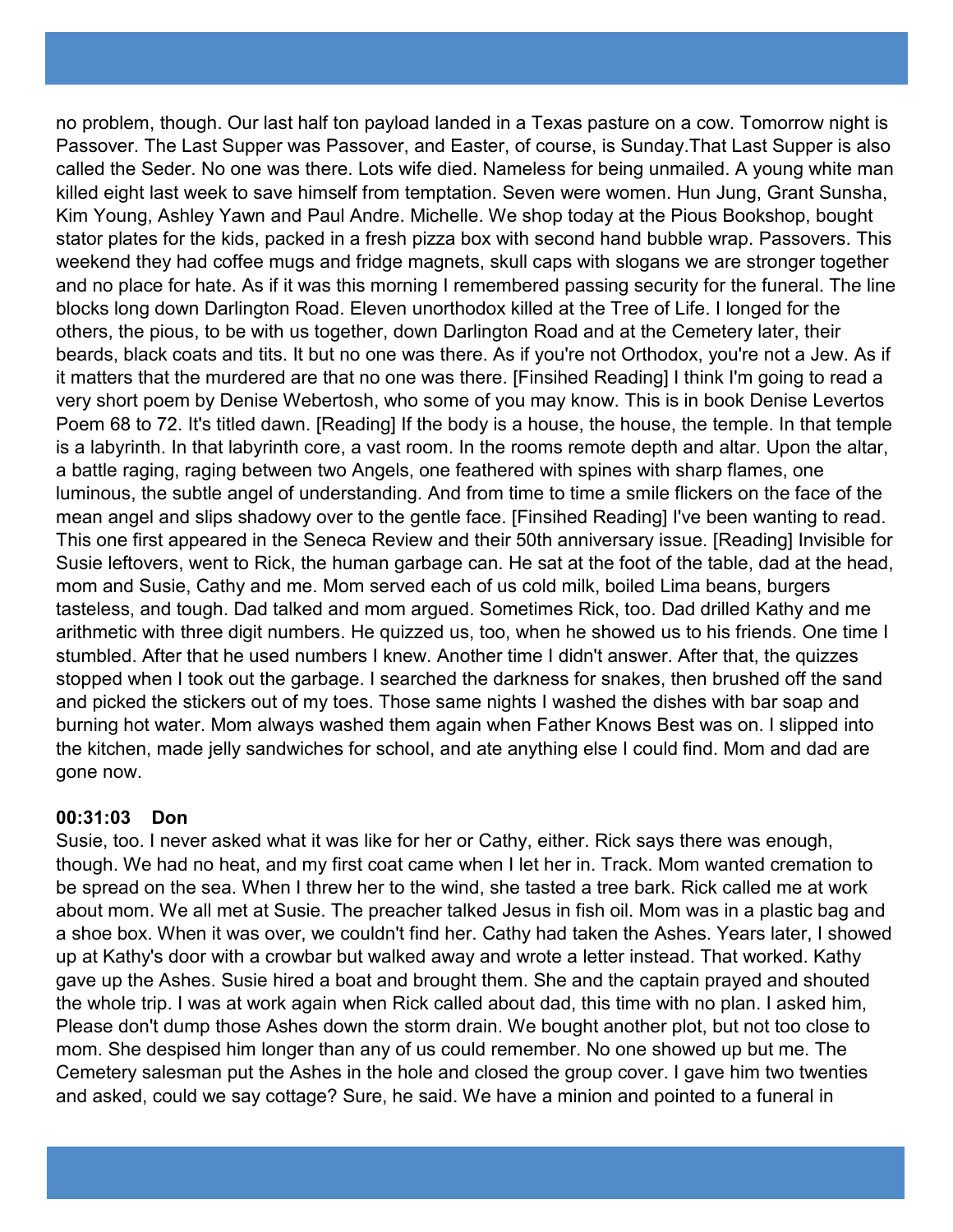progress. Her freshman year. Susie totalled the Corvair and my Lark too drunk both times. Her first husband was a hillbilly. The second had been a junkie. Whenever I visited them, he changed the channel to a sermon. One time I picked up a toy car. He shouted, don't touch that and snatched it out of my hand. It was part of his diorama of the current NASCAR standing. Rick calls about Susie's Memorial delayed a year for her preacher's return from China. Hearing she was gone like that. No goodbye, no chance. Each day I walked through the sports complex from the Ga lot to my office broken concrete, rust stained ponding. I walk lightly and keep to the shadows, slowing if someone is ahead so she won't fear the man Hawking behind her. I love the implacable weight of concrete, the forming, the astringent smell and heat of it as it sets the dead cold when it's cured. The foundation of our Florida house was a slab ground, glass, smooth and level before they laid the block walls, set the hand crank Casement windows and roofed it with concrete shingles. That Torazo floor was perfect for shooting down army men with marbles and for growing up unheard and unseen. My second wife was often startled when I appeared, till I began walking loudly, a choice so difficult that we both knew it. For an act of love, that's invisible. [Pause] Sparrow generations. On March 3, 2022, Katie Meyer, captain of the 2019 National Champions Stanford University soccer team, committed suicide in her campus room. Brown offered a full ride on my tennis MIT on academics. Even then, I knew I want to learn. In College. I have a choice. Chris Dolman, Tony Dorsett, Dan Marino. The lucky athletes who soared to glory their generations passed through Pit Stadium right outside my office window. I marveled as the Colosseum was demolished in one early morning at the end, when no one else was looking, the facade with the entrance gate fell. The last grand relic to come down broke the street and the sewer beneath, and I finally understood that choice I made at 16. Now it's an event center, the Peak glass and concrete food mall and WiFi, Judas Priest and basketball, Foo Fighters, hockey, Disney on ice. Sometimes I ride up the escalator. Mostly I walk outdoors through the hedges, alive with birds, feral cats and groundhogs. Either way, you can't miss that vaulted interior, limitless ceiling video wall like the side of the house. Sports news constantly running pictures of trophy athletes displayed in locked cases like numbered Autobahn prints or rare baseball cards. In the morning, I pass by the gym. Even at six, there are students on the treadmills, boys fit and massive. Beautiful girls fit and beautiful, too. I see them on campus with their teammates, lounging and laughing, bruised and brace, casts and crutches. Often a bird strikes, repeat windows and flight, then lies still on the concrete till the janitor comes. Sometimes I carry one back to the hedges when it's been days. Last week I saw a Sparrow by the glass wall, standing on the concrete like a statue. Even when I knelt beside it, I touched his belly, urged him step up. He hopped over my finger, then turned and flew onto my hand, the life and quickness in that tiny body, the bright trust of a stranger. I slowly stood and walked him up to the hedges, urged him once more, and he flew free onto his own life. [Finsihed Reading]. I have one more short poem, if that's okay to close it's. The closing poem. [Reading] And when danger passed in the beginning, Locks wife died nameless not because she looked back, but for remembering in a sweet vision. I live naked, small trees, wide space, warm shade rich with apricots, a white beach in view, gentle surf, a dark wall rushing across the water, a walled colossus to the south, masses Piers, men of all shades at labor oars and sales, slanted ships long and low, bilge and shackles babble the towers at city center in flames, smoke and harbor stench billowing silver in the sun. I have always long to live simply in an Orchard, figs and Cedar, olives and almonds, ladders and baskets, gloves and fresh bread each day time stretching to the evening cool. So many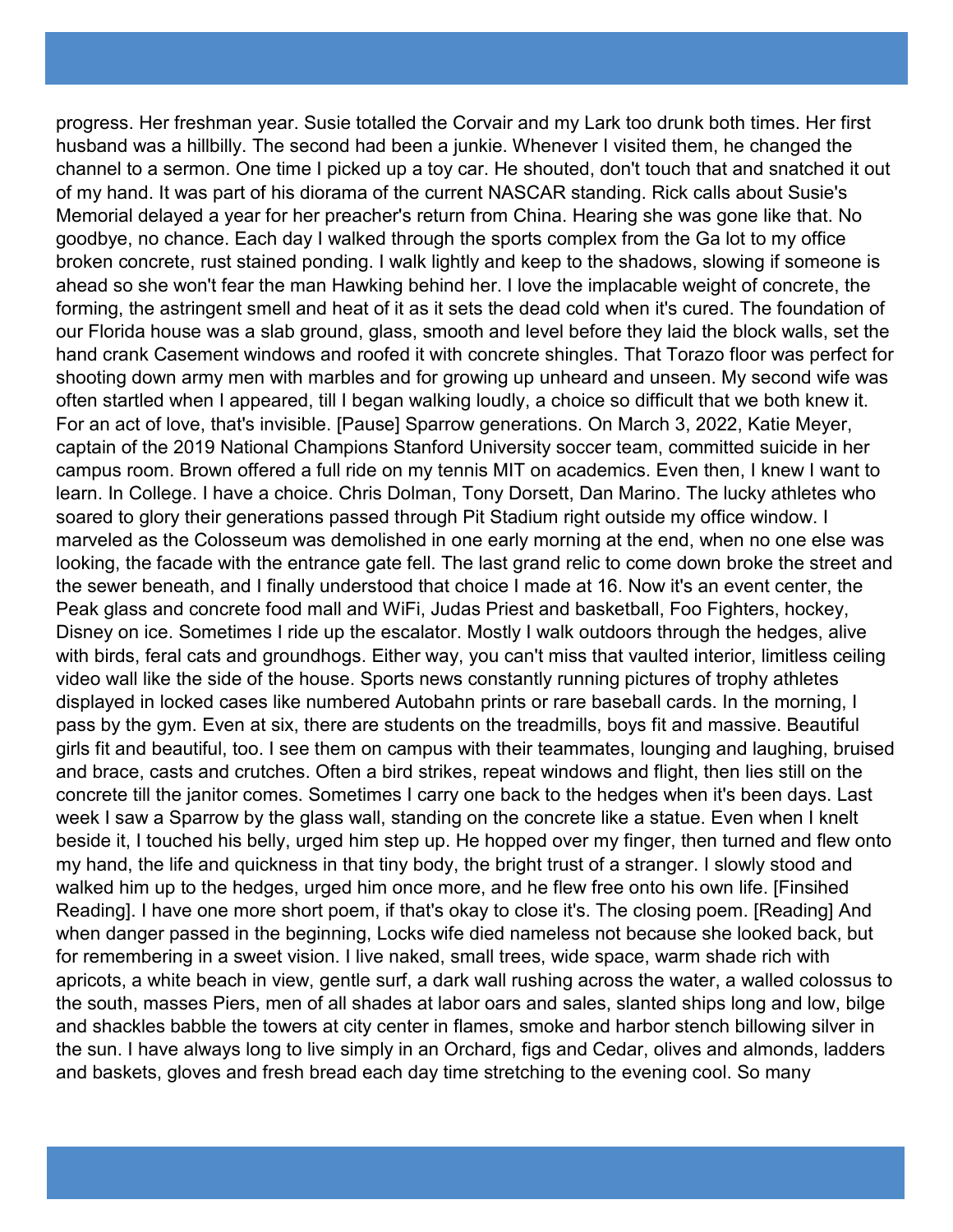remember their past lives as Princes like them. I long for Eden, where tyranny and forgetting were new. That's in the beginning. [Finsihed Reading] Thank you so much, everyone.

## **00:40:04 Peggy**

Thank you, Don. Glad you could join us tonight. We now have an open mic reader, Ginger Ziskowski.

## **00:40:16 Ginger**

I'm going to read a piece that may be in my memoir. Probably will, but It can stand alone. I've been working on this and reedited it. The title is But You're a Girl. [Reading] Will the percussionist please come to the stage? A voice boomed over the giant loudspeaker in the center of the ceiling in the Colosseum. This was my cue to go to the stage, collect all my instruments, and start setting up. I would be playing in the backup Orchestra for the rich little concert later that night, and I was eager to get organized and ready for the only rehearsal we would have for that concert. I made my way to the stage, located my instruments, and began putting together my 20 plus instruments in a setup that I could easily maneuver through during the quick changes of the songs. The challenge of this gig was that we only had this one rehearsal and we would only have time to run through the beginnings and the endings with transitions of all the songs. I would be playing the middle of the songs on site during the performance. No pressure. I had managed to set up the vibraphone. When the loudspeaker boomed the same announcement a second time, I stopped and spoke back to the loudspeaker that I was here and working on my setup. Loudspeaker must be blind, I thought, since I was the only person on stage doing my setting up of equipment, I went back to my work and about half of my set up together when for yet a third time, the loudspeaker boomed the announcement again, this time a little louder and with more urgency in the tone of voice. I stopped, looked up with arms outstretched, and in my loud voice said, I'm here. It was quiet. Nothing happened for a moment, and then I heard footsteps coming onto the stage. A man I will call Orchestra manager came chomping toward me with an in charge attitude and asked me what I was doing up here on the stage. I just looked at him and thought it was perfectly clear what I was doing up here on the stage. He told me that I wasn't supposed to be up here and messing with the instruments. Well, I said, I heard the first announcement for the percussionist to come to the stage and start setting up. So that's what I did. But you're not supposed to be doing this. The percussionist is supposed to be doing this, he said. At this point, I realized two things. One, I was mildly annoyed, and two, I had been presented with an opportunity to have a little fun. Thinking that Om Orchestra manager would figure the situation out, I kept silent, but no, he didn't get it. The next thing he said was, do you know where the percussionist is? Do you know why he is not here? I answered. Yes, I do, he replied. Well, go get him and tell him to get out here and get busy. We have a tight schedule. He turned and walked away. I was amused and just kept working some more. Time passed and most of my setup was done. Since I had a few minutes before downbeat, I decided to find the lady's room before rehearsal started. During this time, Om came back on the stage looking for the percussionist. Om approached several of the other musicians and asked where the percussionist was. They replied that the percussionist had gone to the restroom and would be back shortly. All of the musicians were in their places, including me. At two minutes before downbeat, I was looking through the charts when Om came toward me. Where is the percussionist? He yelled. I don't know what we'll do if we can't find a sub by tonight. He was frantic now, so I decided to fess up. I am the percussionist, I said. He stared at me, then stared at my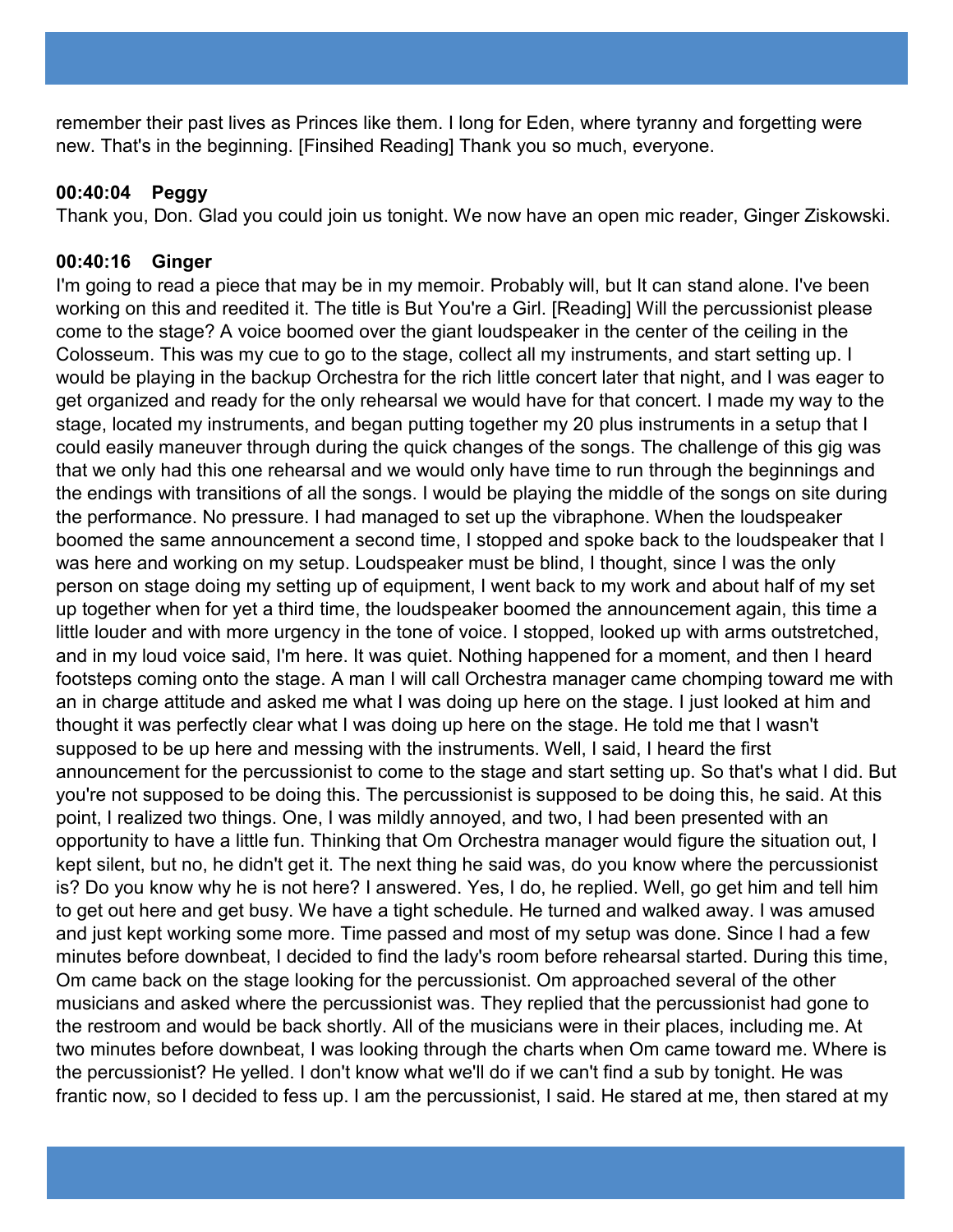chest. I realized that this concept of a female percussionist was new to him. I repeated louder, that I am the percussionist. Other musicians were staring. Om's light was beginning to come on, but he stuttered. You're a girl. He was staring at my chest. My secrets out. He continued to stare. Why, yes, I am, I said. Aha, I thought to myself. Things are perking up. Please understand that back in the 70s, when this took place, my choices for responding to but you're a girl had not been expanded by the even the Me Too movement. So this clear bit of sexual harassment, as it would later be called, didn't bother me too much. It was certainly not the first time this had happened to me. I had learned to find the humor in it. Plus, I was getting to play for Rich Little, and so was my chest. [Reading finished].

# **00:45:49 Peggy**

Thank you. I hope you'll join us again and have a full 15 minutes to read from your memory.

## **00:45:57 Ginger**

Oh, that would be great.

## **00:45:59 Peggy**

I love hearing everybody's. Okay. So now we're going to hear from our final featured reader, Larry Krist. And then we'll hear from Denny Stern with the open mic. Larry is not only from California, I believe he is in California. He lived 25 years in Seattle and many other places as well, but he's returned to his hometown in Humboldt County to take care of his elderly mother. He has two books Undertow Overtures, a poetry collection, and Alibi for the Scapegoat, a poem and short story collection. Both books are available online. Larry earned an MFA from Temple in Theater and has been informed in over 100 plays as well as a handful of films. Welcome, Larry.

## **00:46:48 Larry**

Thank you, Don and Nicole and Peggy. And it's wonderful to be here. And Congratulations on your 20 year run. That's quite a well, that's me. I've only been doing it ten years. That's long enough. But...

## **00:47:01 Peggy**

This is 32 years of the series.

## **00:47:04 Larry**

Good. Okay. Well, this goes out to you and everybody else here. It's present. This is the Magical Poet Month, after all. And this is a piece for my first book, and I like to read this every so often. This is called Poets. [Reading] Look at all the horny, drunken poets, poets in droves, a parcel of poets writing and running up bar tabs and talking, always talking. One wonders when they find the time to write. So much to say and observe and 500 times that to read. And don't forget all the events and readings, hundreds of readings and open mics and book and magazine release parties and eulogies and memorials and workshops and happinesss because things are always happening. And for a poet to write, they must be part of what is, just as what isn't. And it's good that poets lead such rich social lives because they earn almost no money and are sensitive lot and perhaps attached suicidal, though mostly in theory, and are prone to long walks in the rain, feeling things deeply, writing things down, lots of things down to get it right or just get at it at all. And they may be ugly or handsome or plain or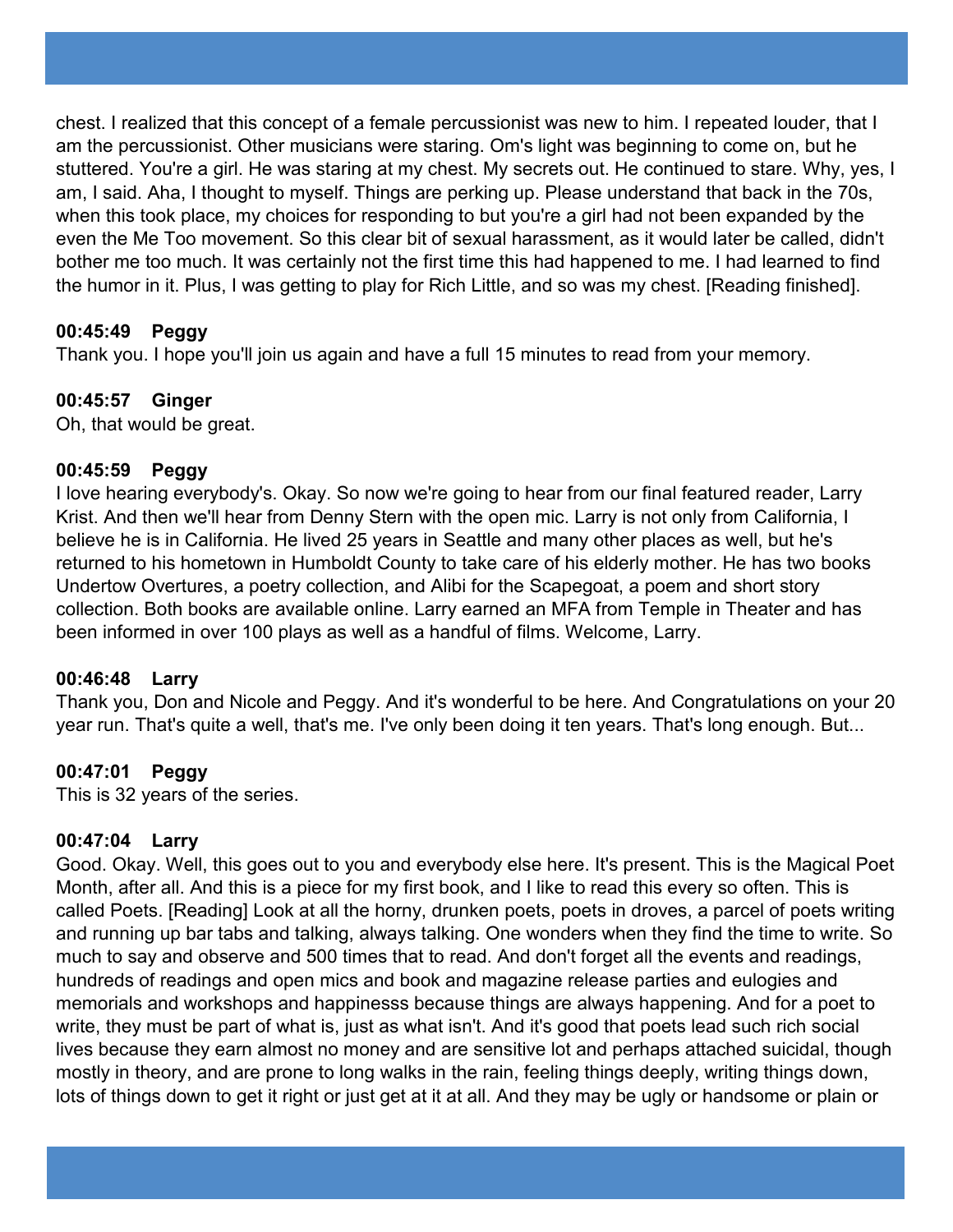pukey or rich or poor, tall or short or missing limbs or in some cases have extra parts and perhaps are both well hung and unsung. But either way, they are sensitive, deep feeling folk of the Earth or city, and they love and hate things deeply, just as there are numerous things they Revere and hold sacred, like the written word, as well as the sanctity of the apt phrase, particularly if they're the ones who have uttered it. There is a funnel pyramid worth of poets to inspire and enthuse from here to Homer, writers who wrote before ink or text, just blood and time and memory, putting it out there to effect an insect, to make us see it like they do to see anew using our eyes as they did only through words from epics to epigrams, from rhyming couplets to discordant free ranging rants to haiku minimalism with tricks or lack of punctuation because of love or lack of love, but always some wavering measurement in between writing, because they must, whether they are dry or dripping wet, unleashing this torrent of infinite promise and failing in this suffocating under its own weight, sealing it with their lives. This poetic ultimatum called life. This stuff they tell us, this thing we are. [Finished Reading] I'd like to plug this. Thank you. This is called Spread, and this is the thing I've been in a whole bunch of times, and it's a free flyer in Seattle, and some of you are nodding like you've heard of this before. And it's just a little flyer. It's a little two page flyer, and they're always looking for submissions, and it comes out every single month. So look for it. It's free. You can subscribe to it if you don't want to miss any issues. But I've been in a whole bunch, and I got a really short one in this one. This is this month's. [Reading] Watching birds round the pond. Watching birds round the pond. I watch the birds. The birds watch me. They fly and flit Swift, economic. They perch with the intensity of a statue, fly with perfect precision information or freestyle without a shred of aerodynamic knowhow solid and sound with hollow bone Grace and elegance. [Finsihed Reading] I'm certain they must look down on us. I've been doing a thing lately because I did a lot of theater for a long time. I used to do that stuff professionally, and this is my new book, and there's a really long poem in it, and I've memorized it, and I'm not going to do the whole thing for you because it goes on for about 25 minutes. But I've been doing this theater piece, and we're going to be doing this live throughout the month of June. Here in Arcadia. There's a little theater there that seats about 35. So I've been trying to memorize this piece, and it's hard. And the piece is just kind of a thing about kind of like the biography and our memory of what television is and kind of interwoven with. I don't know. I shouldn't explain too much, but anyway, here's a little picture. I do drawings of it, and I have some drawings in the thing in the piece, and I'll just do the first page from memory. [Reciting] TVs were big boxy affairs, immovable monoliths cupboards of fake wood, Veneer dials and knobs. You had to touch an antenna mounted on chimney or roof. My father would climb up to and fiddle with, depending which of our two channels he wanted to watch. There's a contrast button, vertical hold and on off switch that doubled as volume. It took time to warm up, and when you switched it off, a small white dot peered in the middle of the green glass screen, requiring a full minute before vanishing. I used to imagine that Nielsen guy looking in to see who is still there. [Finished reciting]. So anyway, this goes on for a long time, and it does the whole biography of TV and the family and my family in particular, since I don't know about your family. So there's that that's one thing I'm doing. Oh, and this is something I wanted to read. This is a piece. It's kind of a long piece. Maybe this will take up my time. This is called The Presidents and Me, and this is a poem that will never be finished until I'm dead. And then I don't think it will be finished any other. But I revise it every four to eight years, depending on a President. And this is kind of the same along the same lines as the TV poem. It's a biography of my own biography, but with a chronological chart, as it were, of these events, this thing, whatever that we all perhaps still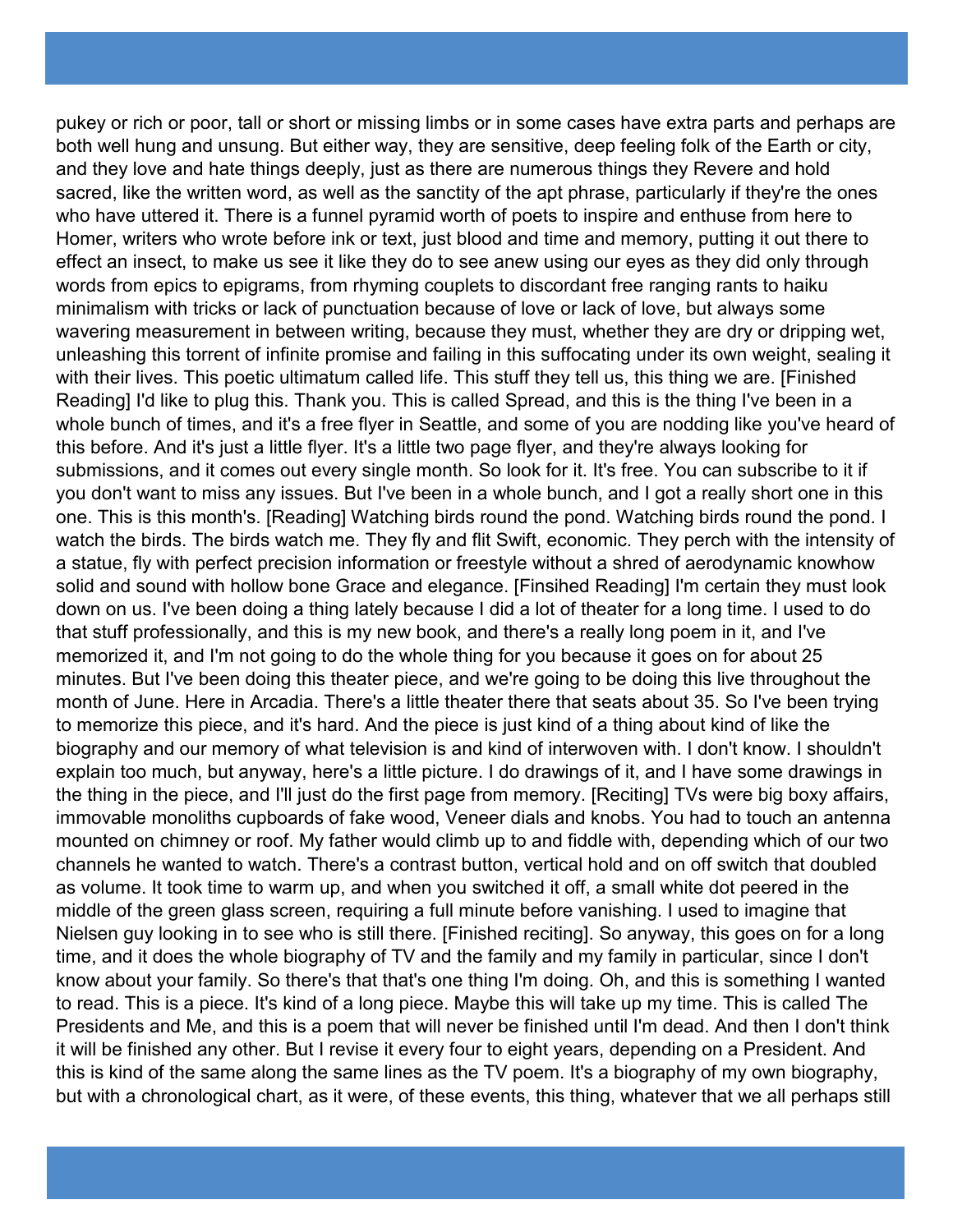remember. I'm sure everybody here is of age and has all experienced the same Presidents, if not the same TV show. So this is called The Presidents and Me. [Reading] I came in with Eisenhower like Churchill. We were both bald. I would outgrow this phase before it began in reverse. Jfk was the first President I remember. He was handsome and looked the way a leader ought. I was in lust with Jackie. I wanted to do things with her, and I didn't even know what they were yet. I didn't care whether she had kids my age. Carolyn and John. John only enhanced her mystique all of which fizzled once she married the Greek. After JFK, LBJ was harsh on the eyes. He seemed shifty, large, loudish, opish. And whether he was torturing his Beagle or showing off his appendectomy scar or increasing bombing of North Vietnam, I felt the first stirrings of political mistrust in kindergarten. I campaigned for Goldwater. He had the prettier name. I thought of him every time I faced the Journal. If LBJ inspired doubt, Nixon resembled a serial rapist shackled in his own trousers. I regret being too inconsequential for his enemies list. While Tricky Dick was threatened with impeachment or jail, I was in juvenile hall. I listened from a distant radio as his resignation was announced. I cheered, but only those in lockup could hear me. Poor President Ford. He was always tripping, had crazy women, assassins shooting at him in between clumsy stumbles and bad marksmanship. He survived. Instead of a better idea, he wore a wind button. His wife made a name for herself. His kids were a nonstop soap opera. Ford continued on, undeterred dull as dishwater, too tedious to be devious. We trusted Carter because he was so seedingly Christian. He offered Amnesty to draft Dodgers, admitted to lust in his heart, appeared comfy in jeans and flannel shirts, could wield a hammer and saw and smile with the Christian zeal of ten men. His eyes sparkled righteous integrity. He could damn near see the Halo around his aura. How he survived four years was anybody's guess. When Reagan took office, I thought the Antichrist had come home to roost. I'd given Ron too much credit. We'd already survived eight years of him as governor, eight years during which time bedtime for Bonzo could not be shown without your Democratic rebuttal. The day I heard he'd been shot, I high five the guy who told me we didn't know. Then at the time, that would be assassin who only wanted to impress Jodie Foster. I was in Mexico when Bush won was inaugurated. The Spanish speaking announcer kept saying Presidente Bushes. His wife looked old enough to be his mother. There was nothing obviously wrong with George Herbert, aside from a lifetime of covert shenanigans with the CIA and no one could follow his syntax. Then there was that meaty read my lip slip. Regarding taxes, he was a kinder, gentler, effed up reminder that America is still hungry for cowboy. Ron Clinton was all things to all people, from all presidents. Eisenhower projected earnestness Kennedy charm. A man who could lead with his penis. Johnson and Nixon smarminess an overachieving wife like Ford. Reagan smooth, theatricality Bush one sleazy double speak because Slick Willie could talk. He smoked pot but did not inhale. He had affairs but did not insert. He bombed but never went to war. Son of Bush. I know not what to say, and apparently neither did he. A stealer of two elections, an instigator of preemptive war, a pal of Big Oil. A man unafraid to hold hands with Arab Kings. An inarticulate proponent of intelligence, something or other, an unbowed enemy or do batters and evildoers. A sloucher, smirker, shirker, fratboy and sheath, ignoring both general and specific intelligence, preferring to create his own. The Obama drama began promising enough. Fox News warned he was too Liberal. Liberals understood him to be otherwise. The former feared his blackness. The latter said he wasn't black enough. He gave good speech, but even this was deemed racist. While actual racist doubted his nationality. He snuck cigarettes, had big ears, was rumored to be a Muslim. He cleaned up much of his predecessor's mess, took up bin Laden, endured endless war before the Supreme Judiciary ruled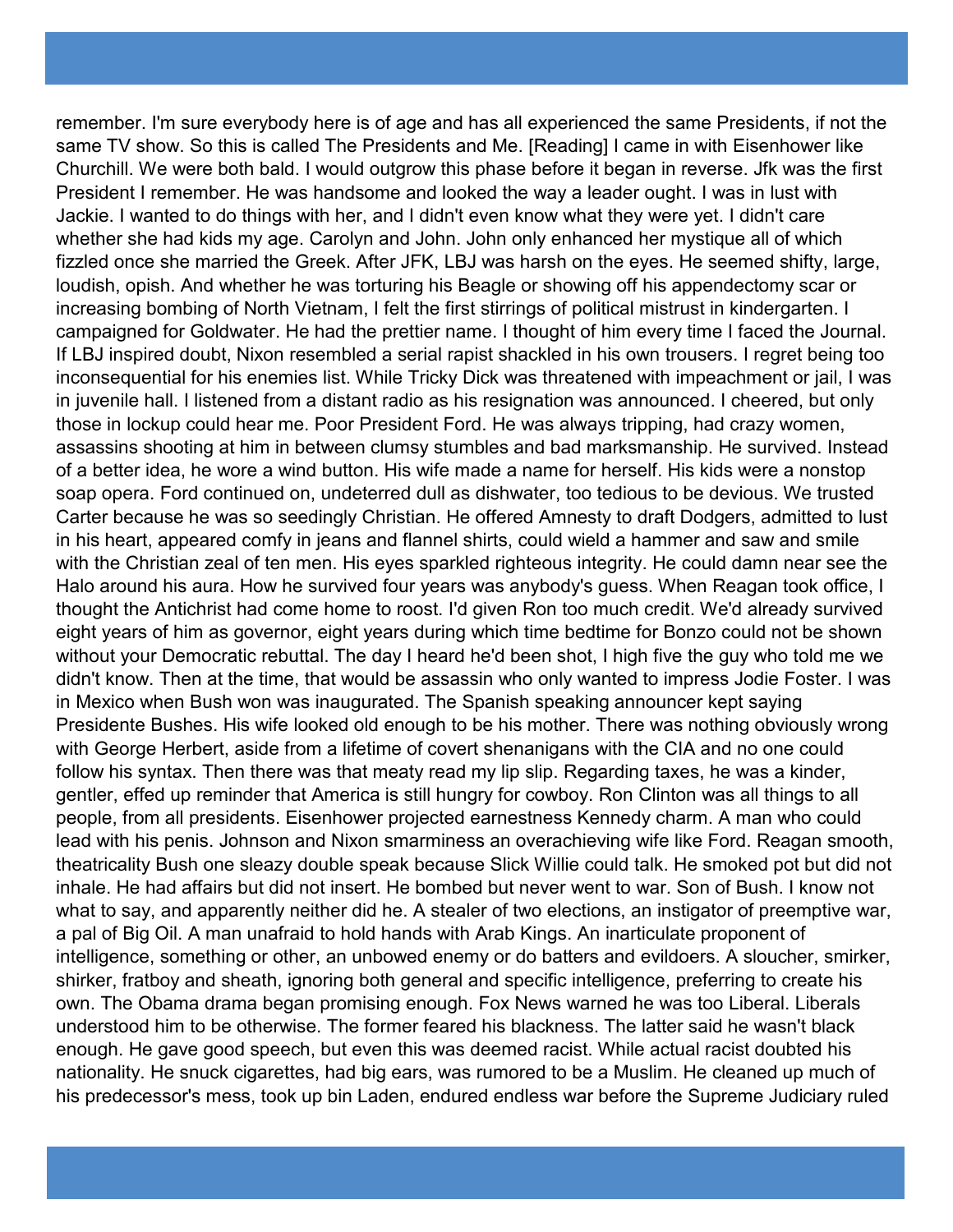corporations were people. Money is. Speech denied him. A third court pick blocked him on everything. Things get dark, grow dark, turn darker still. Money so dark no one can tell where it's going, where it's from. Suspect news sources, subjective opinion, agenda by invisible agents. No longer news at all, reported as fact by who the hell knows? We've been grooming the Orange one all along. Tv pundits loved him. He made racists feel good with their little red hats. Buy a gun, build a wall. Brown people are coming with Russian help. Bait and switch, high tech misdirection, relentless gaslighting projection cart Blanc to Big Oil. Big Pharma, Big Money, big everything. Allowing the big light to fester, grow legs, run laps backward around the truth. I will end the presidency as we know it says this autocratic Huxter commander in chief. I try not to say his name. I call him Caligula Biden. Has an impossible follow up. Venerable public servant, believes in government compromise. All that long gone FDR stuff. We stand again at another crossroads, a divisive time in our history, a short history as far as this life's concerned. A dozen presidents and counting. [Finished Reading] I'll close with this one. This is a jocular, funny one. Hopefully that last one wasn't funny. Well, it depends on how you vote, I guess. This is a Chicago poem, and I read this the other day at something, and it was interesting. [Reading] At Byron Barus off Clark Street. They asked us to leave after we'd been drinking there for some time, and we did for a little while until Martin said we should go back in and moon the bartender, which he did too. Low and halfassed, I said, like this, you moron. I climbed up on a stool, got my pants down, my underwear down, bent over with my ass level to the bar right where the bastard had to see it, then lost my balance, fell over stool and all with my bare ass on to that ancient peanut shell dust Bunny tumbleweadium, splinter riddled nail exposed car and gum filled crackbarboard floor with this 100 year old filth trod upon by rebels and convicts and sailors with SIF soldiers on AWOL, slumming frat boys, drunken Irish like Martin and the poets who don't write and the writers who never say what they mean. From across the bar I could hear Martin laughing, brain like an asshole,

## **01:01:02 Larry**

and the bartender who had missed it all telling us to leave all over again as I struggled to join my belt and buttons, clutching dignity from the jaws of a bad moon rising. [Finsihed reading]. Thank you, everyone. It's been nice to be here.

## **01:01:20 Peggy**

Thank you very much. Well, I think going to Denny to bring us home is a perfect last move here.

## **01:01:30 Denny**

Yeah, well, that was great. Thanks, everybody. And I've got to do something very ill advised, which is to read something that I wrote this morning. I write something different every day...

## **01:01:45 Peggy**

But you always do that. You pretty much always read to us what you wrote that morning.

## **01:01:54 Denny**

Anyways. Well, a week ago I learned a new word. I love words. Anyways, I learned the word kushtika, which is, I guess, a Shapeshifter. It's a clinket, mythological being. So anyways, when I woke up this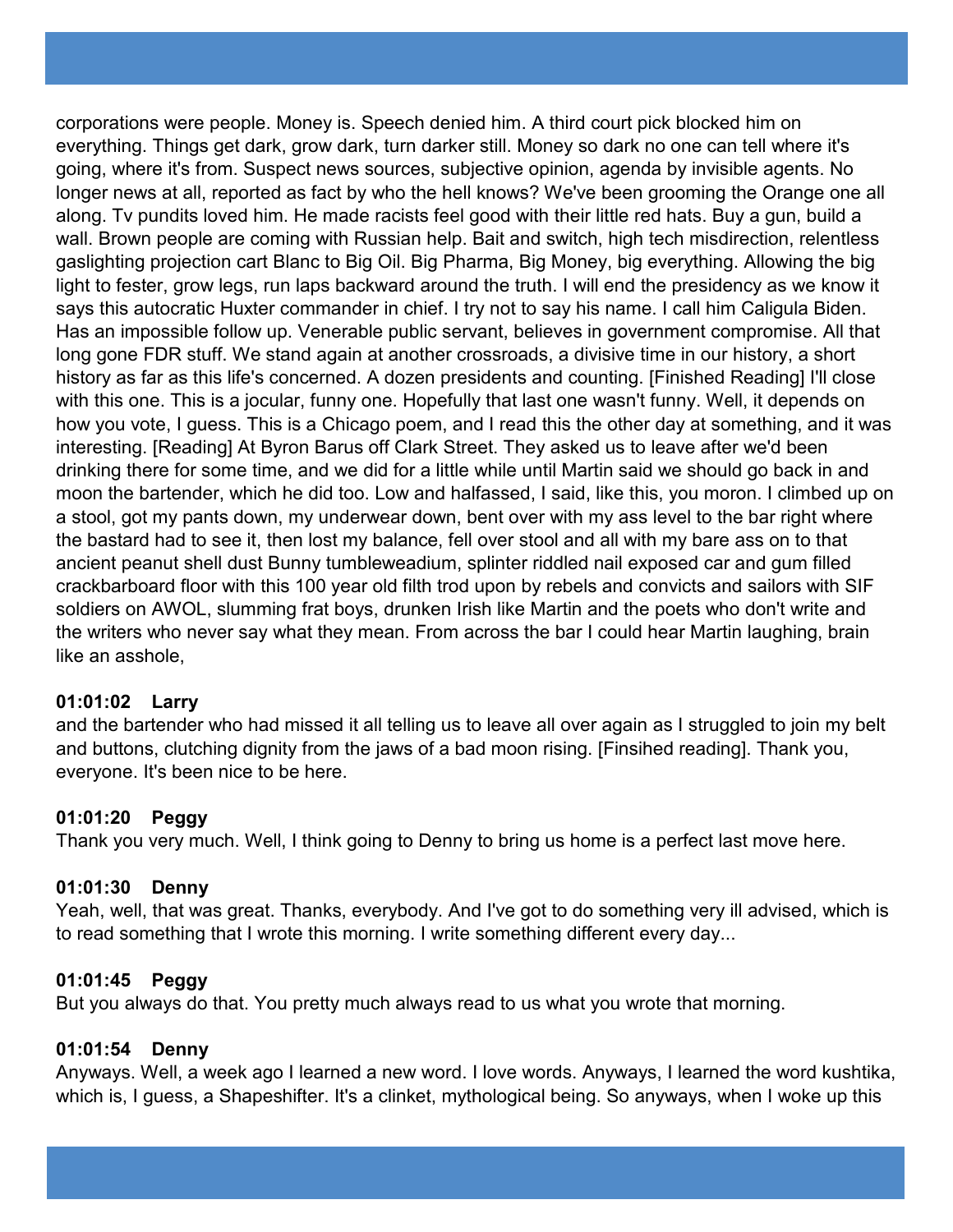morning and I wrote this for some reason. [Reading] The spinning top of time, its own resolution grinned whale teeth and the walrus Tusk bobbing tethered as it whirl a few yards shy of weather veins, wind form and fiction, striped and striated shellacked shark teeth bristle in a manner of marvels as otters play to ply in tune, unordered as chance today of vision, envisions, revisions, iterations, a change of inflection as of Article 90, where the clause contains feathers and other offerings that tossled tassels of the fray in their unfurling, just as feathers may do justice tomorrows in the downy velvet of a clear evening, even as Steven postured in suits with a cigar, a faux tycoon whose title was Eat the Rich with Bree and chocolate and Bach blaring of a Sunday latte. Lately nothing doing but watching these otters but the story of others reenvisions as the fog banks left and small heads roll, then tails spin in tidal swirl and outdance otters on board rocks revealed by the ebb as woods, other woods grow. Words too, in Bristol of cone and comet studded sky above heaven's vaunted vault where myths again revolve by whose resolution this witnessed evolution the shadows of a volition appear under whose starlet synopsis rings the phone cordless to Venus, under whose connectivity to receptivity as activity and proclivity as stripes color sky, where the otters rock on rock, out rock arch petroglyphs above the muscled rocks of the tide line eel grass, sea glass and flotsam over jetsam of dried trunks washed by King tides, Thunderbird wings rockfish and beak by the Cedar crested tops among the rocks converting otters mad Hatters or molding Potters or are they kushtika? Thank you.

## **01:04:45 Peggy**

Thank you, Denny. Plus, what a treat to be able to see a bit of your home background. Give me a second. I can't wait for more next month. By the way, I learned a new word today, so work on it for me. Punctum. Do you know that one?

# **01:04:59 Denny**

Punctum?

## **01:05:00 Peggy**

P-U-N-T-U-M. Evidently it's a photographic term and it basically means the indescribable.

## **01:05:10 Denny**

Oh, wow. That's a great word. It's a great word. How do you spell it?

## **01:05:16 Peggy**

I think it's P-U-N-C-T-U-M. Supposedly like a teacher photography might say, when you get the shot, you know it when you see it, but you can't really describe where it works. Just kind of how I'm feeling about the light on my wall right now. Anyway, perhaps you can work that in for next month. Okay. Larry's piece about poetry reminded me time for a little Shameless promotion. I helped the Ballard Historical Society do one of those Images of America books, which are actually kind of fun. And I wrote a lot of the captions, so I hope you'll understand it sometimes a little subtext. But anyway, it's going to benefit the Belarus Historical Society. And a lot of the stories came out of an oral history project that I've been doing the last three years. And we're going to have a series of book launches next week in person at Secret Garden, a basic party at Sunset Hill Community Association, and then another one at the National Nordic Museum. So if anybody is around in Ballard at we made some